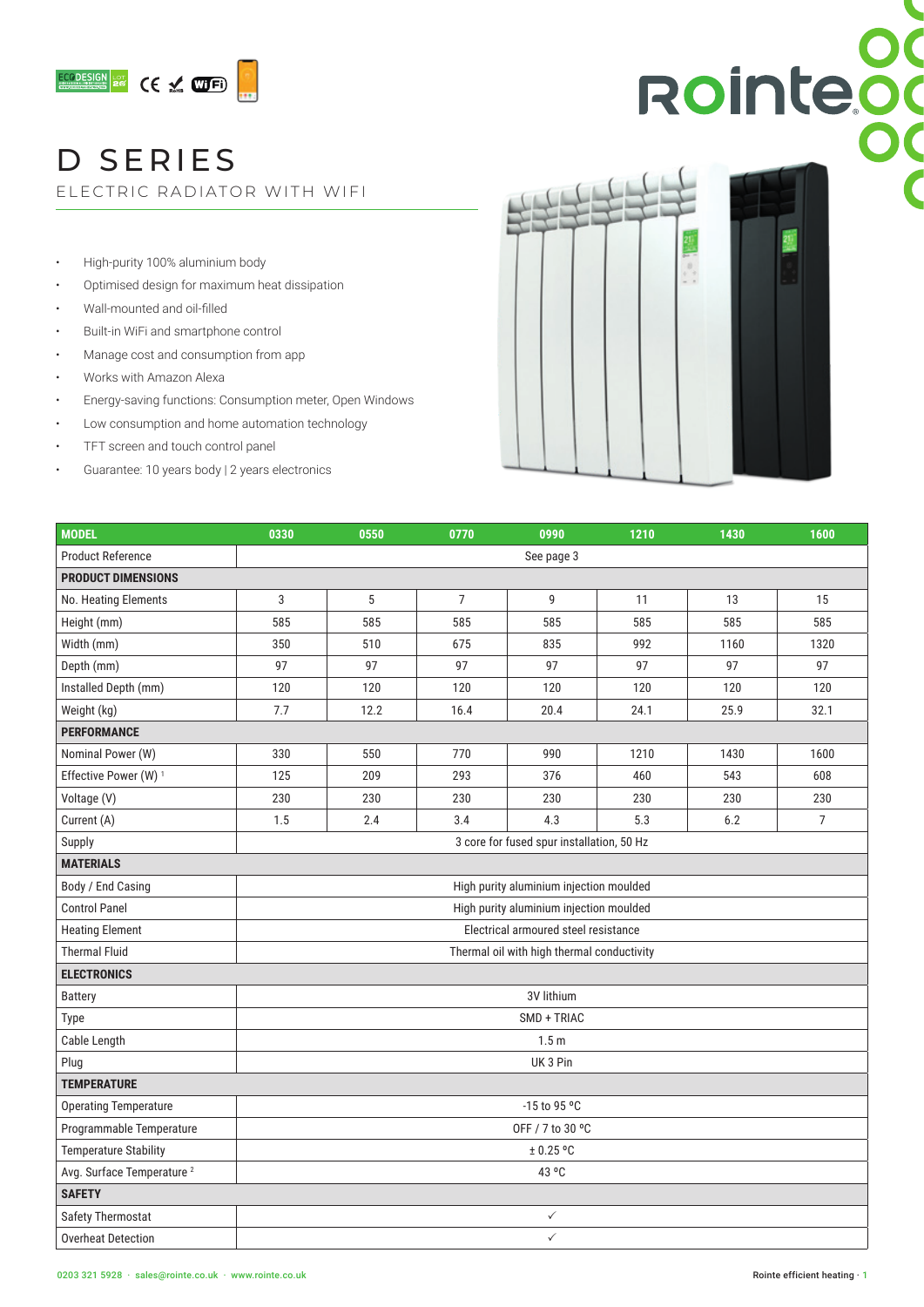# Rointeod

### D SERIES

ELECTRIC RADIATOR WITH WIFI

| <b>MODEL</b>                                 | 0330                                                               | 0550               | 0770 | 0990                              | 1210 | 1430 | 1600 |  |  |  |
|----------------------------------------------|--------------------------------------------------------------------|--------------------|------|-----------------------------------|------|------|------|--|--|--|
| <b>TECHNOLOGY &amp; FUNCTIONS</b>            |                                                                    |                    |      |                                   |      |      |      |  |  |  |
| <b>Heating Technology</b>                    |                                                                    |                    |      | <b>Fuzzy Logic Energy Control</b> |      |      |      |  |  |  |
| Home Automation Technology                   |                                                                    |                    |      | E-Life                            |      |      |      |  |  |  |
| <b>Preset Heating Programs</b>               |                                                                    |                    |      |                                   |      |      |      |  |  |  |
| Open Windows                                 | $\checkmark$                                                       |                    |      |                                   |      |      |      |  |  |  |
| Adaptive Start Up Mode                       | $\checkmark$                                                       |                    |      |                                   |      |      |      |  |  |  |
| Presence Detect Mode                         | Only when specifically ordered                                     |                    |      |                                   |      |      |      |  |  |  |
| <b>Pilot Wire</b>                            | Only when specifically ordered                                     |                    |      |                                   |      |      |      |  |  |  |
| Modes                                        | Manual/Automatic, Comfort/Eco/Anti-frost/User                      |                    |      |                                   |      |      |      |  |  |  |
| Programming                                  | 24/7                                                               |                    |      |                                   |      |      |      |  |  |  |
| <b>Consumption Meter</b>                     |                                                                    |                    |      | True Real Power meter             |      |      |      |  |  |  |
| <b>CONTROLS &amp; INTERFACE</b>              |                                                                    |                    |      |                                   |      |      |      |  |  |  |
| Built-In Wifi                                |                                                                    | 2.4 GHz compatible |      |                                   |      |      |      |  |  |  |
| Operation Via App                            |                                                                    |                    |      | Rointe Connect                    |      |      |      |  |  |  |
| Operation Via Remote Control                 |                                                                    |                    |      |                                   |      |      |      |  |  |  |
| <b>Operation Via Control Panel</b>           |                                                                    |                    |      | $\checkmark$                      |      |      |      |  |  |  |
| <b>Works with Amazon Alexa</b>               | $\checkmark$                                                       |                    |      |                                   |      |      |      |  |  |  |
| Customisable Screen Colour                   | Via Rointe Connect app                                             |                    |      |                                   |      |      |      |  |  |  |
| <b>Control Panel Lock</b>                    | Via Rointe Connect app / Via Control Panel                         |                    |      |                                   |      |      |      |  |  |  |
| Keypad                                       | <b>Touch Control</b>                                               |                    |      |                                   |      |      |      |  |  |  |
| Screen                                       | 1.77" TFT                                                          |                    |      |                                   |      |      |      |  |  |  |
| <b>Control Menus</b>                         | $\checkmark$                                                       |                    |      |                                   |      |      |      |  |  |  |
| <b>PACKAGING DIMENSIONS</b>                  |                                                                    |                    |      |                                   |      |      |      |  |  |  |
| Height (mm)                                  | 650                                                                | 650                | 680  | 660                               | 670  | 680  | 680  |  |  |  |
| Width (mm)                                   | 400                                                                | 560                | 725  | 890                               | 1050 | 1215 | 1375 |  |  |  |
| Depth (mm)                                   | 145                                                                | 145                | 145  | 145                               | 145  | 150  | 150  |  |  |  |
| <b>CERTIFICATIONS</b>                        |                                                                    |                    |      |                                   |      |      |      |  |  |  |
| CE                                           | $\checkmark$                                                       |                    |      |                                   |      |      |      |  |  |  |
| RoHS                                         | $\checkmark$                                                       |                    |      |                                   |      |      |      |  |  |  |
| Lot20/Ecodesign                              | $\checkmark$                                                       |                    |      |                                   |      |      |      |  |  |  |
| IP Rating                                    | <b>IP24</b>                                                        |                    |      |                                   |      |      |      |  |  |  |
| <b>Protection Grade</b>                      | Class I                                                            |                    |      |                                   |      |      |      |  |  |  |
| <b>INSTALLATION</b>                          |                                                                    |                    |      |                                   |      |      |      |  |  |  |
| Mounting                                     | Wall                                                               |                    |      |                                   |      |      |      |  |  |  |
| Direction                                    | Horizontal                                                         |                    |      |                                   |      |      |      |  |  |  |
| Supplied With                                | Plug, Cable, Installation Kit (template, brackets, screws), Manual |                    |      |                                   |      |      |      |  |  |  |
| <b>GUARANTEE</b>                             |                                                                    |                    |      |                                   |      |      |      |  |  |  |
| <b>Body Guarantee</b>                        | 10 years                                                           |                    |      |                                   |      |      |      |  |  |  |
| <b>Electronics Guarantee</b>                 | 2 years                                                            |                    |      |                                   |      |      |      |  |  |  |
| Body Guarantee Extension <sup>3</sup>        | +10 years                                                          |                    |      |                                   |      |      |      |  |  |  |
| Electronics Guarantee Extension <sup>3</sup> | +1 year                                                            |                    |      |                                   |      |      |      |  |  |  |

1) Due to Fuzzy Logic Energy Control technology. 2) Once steady working rate achieved with temperature set at 21ºC. 3) When product registered online at rointe.com/uk/.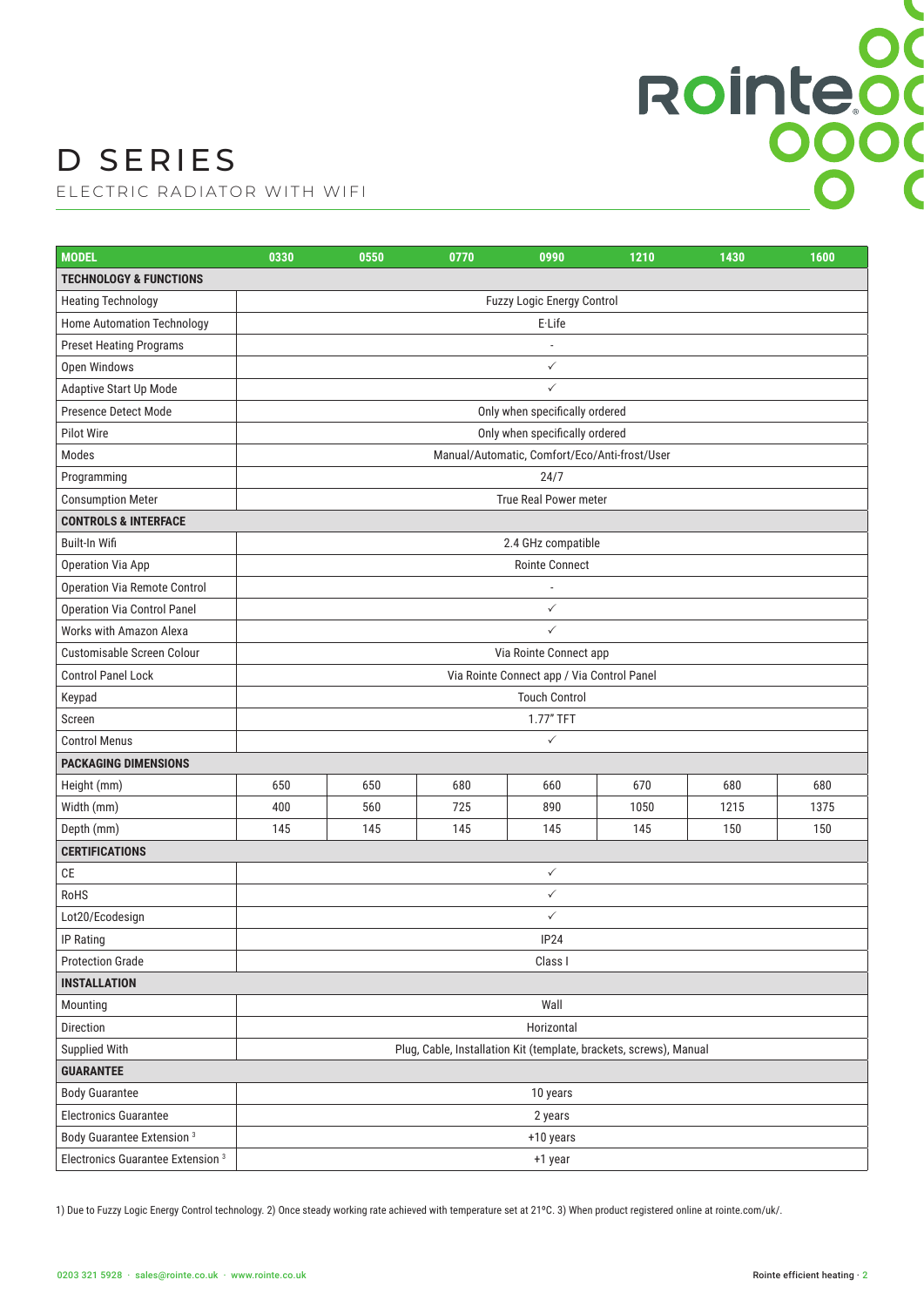# Rointeod

### D SERIES

ELECTRIC RADIATOR WITH WIFI

| <b>NO. HEATING ELEMENTS</b>        | $\overline{3}$           | 5 <sup>5</sup> | $\overline{7}$ | 9           | 11          | 13          | 15          |  |
|------------------------------------|--------------------------|----------------|----------------|-------------|-------------|-------------|-------------|--|
| <b>STANDARD</b>                    | <b>PRODUCT REFERENCE</b> |                |                |             |             |             |             |  |
| White RAL 9016                     | DIW0330RAD               | DIW0550RAD     | DIW0770RAD     | DIW0990RAD  | DIW1210RAD  | DIW1430RAD  | DIW1600RAD  |  |
| Graphite                           | DIB0330RAD               | DIB0550RAD     | DIB0770RAD     | DIB0990RAD  | DIB1210RAD  | DIB1430RAD  | DIB1600RAD  |  |
| <b>DESIGNLINE SPECIAL FINISHES</b> | <b>PRODUCT REFERENCE</b> |                |                |             |             |             |             |  |
| Amazon (green oxide)               | DIA0330ROV               | DIA0550ROV     | DIA0770ROV     | DIA0990ROV  | DIA1210ROV  | DIA1430ROV  | DIA1600ROV  |  |
| Detroit (brown oxide)              | DIA0330ROL               | DIA0550ROL     | DIA0770ROL     | DIA0990ROL  | DIA1210ROL  | DIA1430ROL  | DIA1600ROL  |  |
| Tokyo (silver satin oxide)         | DIA0330ROX               | DIA0550ROX     | DIA0770ROX     | DIA0990ROX  | DIA1210ROX  | DIA1430ROX  | DIA1600ROX  |  |
| Glacier (white marble effect)      | DIA0330RMM               | DIA0550RMM     | DIA0770RMM     | DIA0990RMM  | DIA1210RMM  | DIA1430RMM  | DIA1600RMM  |  |
| Damascus (antique gold effect)     | DIA0330RCV               | DIA0550RCV     | DIA0770RCV     | DIA0990RCV  | DIA1210RCV  | DIA1430RCV  | DIA1600RCV  |  |
| Maldives (black copper)            | DIA0330RCM               | DIA0550RCM     | DIA0770RCM     | DIA0990RCM  | DIA1210RCM  | DIA1430RCM  | DIA1600RCM  |  |
| <b>DESIGNLINE RAL COLOURS</b>      | <b>PRODUCT REFERENCE</b> |                |                |             |             |             |             |  |
| Oyster White (RAL 1013)            | DIR03R1013T              | DIR05R1013T    | DIR07R1013T    | DIR09R1013T | DIR11R1013T | DIR13R1013T | DIR15R1013T |  |
| Pearl Beige (RAL 1035)             | DIR03R1035T              | DIR05R1035T    | DIR07R1035T    | DIR09R1035T | DIR11R1035T | DIR13R1035T | DIR15R1035T |  |
| Flame Red (RAL 3000)               | DIR03R3000T              | DIR05R3000T    | DIR07R3000T    | DIR09R3000T | DIR11R3000T | DIR13R3000T | DIR15R3000T |  |
| Pearl Ruby Red (RAL 3032)          | DIR03R3032T              | DIR05R3032T    | DIR07R3032T    | DIR09R3032T | DIR11R3032T | DIR13R3032T | DIR15R3032T |  |
| Pastel Blue (RAL 5024)             | DIR03R5024T              | DIR05R5024T    | DIR07R5024T    | DIR09R5024T | DIR11R5024T | DIR13R5024T | DIR15R5024T |  |
| Agate Grey (RAL 7038)              | DIR03R7038T              | DIR05R7038T    | DIR07R7038T    | DIR09R7038T | DIR11R7038T | DIR13R7038T | DIR15R7038T |  |
| Traffic Grey A (RAL 7042)          | DIR03R7042T              | DIR05R7042T    | DIR07R7042T    | DIR09R7042T | DIR11R7042T | DIR13R7042T | DIR15R7042T |  |
| Tarpaulin Grey (RAL 7010)          | DIR03R7010T              | DIR05R7010T    | DIR07R7010T    | DIR09R7010T | DIR11R7010T | DIR13R7010T | DIR15R7010T |  |
| Colza Yellow (RAL 1021)            | DIR03R1021T              | DIR05R1021T    | DIR07R1021T    | DIR09R1021T | DIR11R1021T | DIR13R1021T | DIR15R1021T |  |
| Pearl Green (RAL 6035)             | DIR03R6035T              | DIR05R6035T    | DIR07R6035T    | DIR09R6035T | DIR11R6035T | DIR13R6035T | DIR15R6035T |  |
| Light Pink (RAL 3015)              | DIR03R3015T              | DIR05R3015T    | DIR07R3015T    | DIR09R3015T | DIR11R3015T | DIR13R3015T | DIR15R3015T |  |

STANDARD finishes

DESIGNLINE

special finishes

**DESIGNLINE** RAL colours











Traffic grey A (RAL 7042)

Amazon (green oxide)

Oyster white (RAL 1013)

Tarpaulin grey (RAL 7010) Colya yellow (RAL 1021) Pearl green (RAL 6035) Light pink (RAL 3015)





















Please note the DESIGNLINE ranges have a 4 to 6 week lead time depending on stock availabilty







brightness and colours, so they are for guidance only.